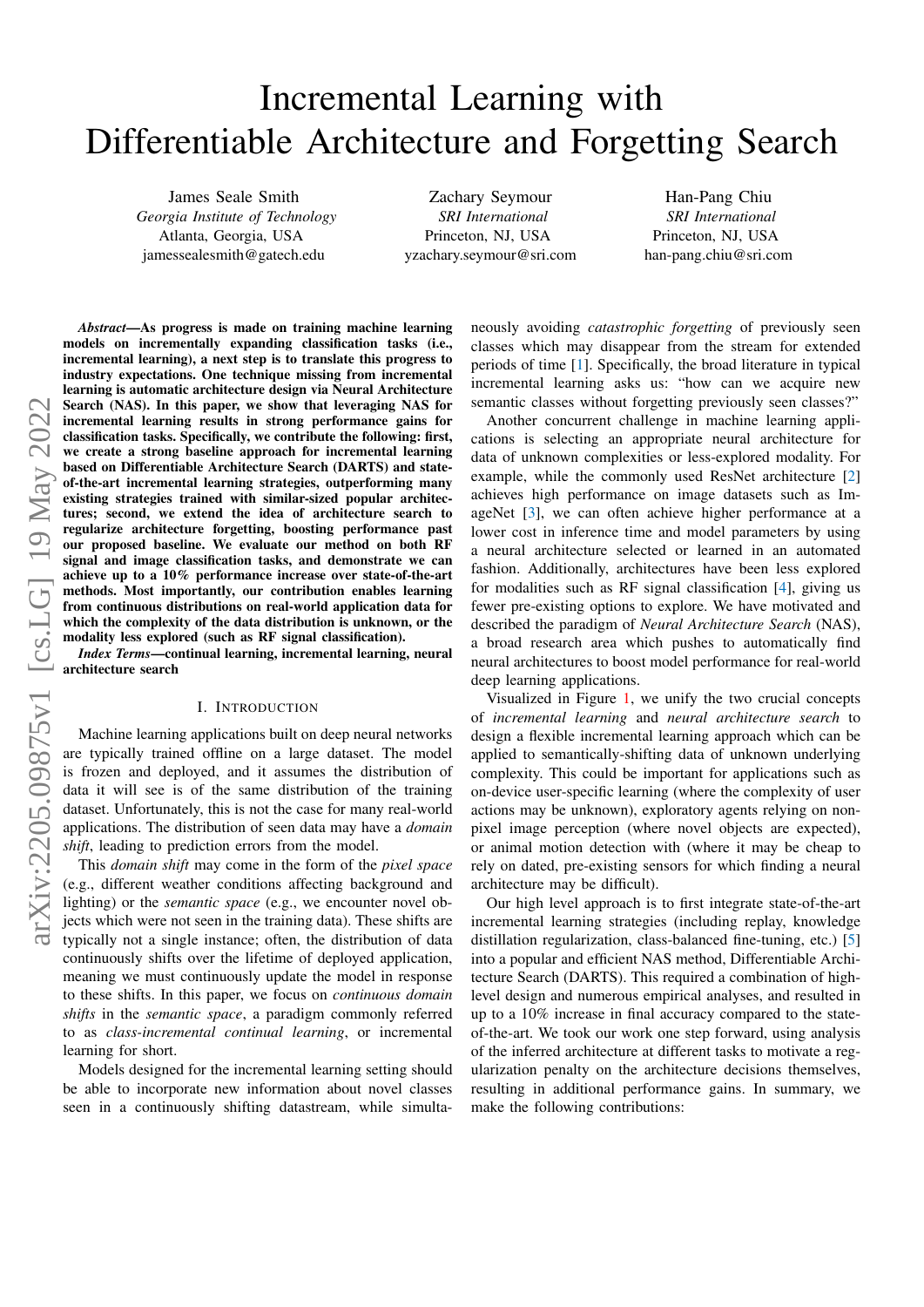<span id="page-1-0"></span>

Fig. 1: (a) A typical machine learning model has both its architecture designed and weights trained in an offline manner at a data center. After deployment, this model will suffer when seeing new classes in the real world. (b) An incremental learning model has its architecture designed at a data center, but will update its model weights after deployment to incorporate new classes in the real world. (c) We learn both the architecture and weights after deployment, which is crucial for incremental learning for data in less explored modalities or of unknown underlying complexity.

- 1) We unify the concepts of *incremental learning* and *neural architecture search* to propose learning from continuous distributions of data from less explored modalities or unknown underlying complexity.
- 2) We propose Incremental-DARTS (I-DARTS), which combines SOTA incremental learning strategies with the DARTS method to increase incremental classification accuracy by as much as 10%.
- 3) We use analysis of the I-DARTS architecture over tasks to motivate an architecture decision regularization, resulting in additional performance gains.

## II. BACKGROUND AND RELATED WORK

Catastrophic Forgetting: Methods to mitigate catastrophic forgetting can broadly be separated into either (i) architecture expansion or (ii) regularization. Architecture expansion [\[6\]](#page-6-5)– [\[10\]](#page-7-0) is useful for applications in which the architecture can grow in parameters with the number of tasks. However, these are typically associated with *task-incremental learning* rather than *class-incremental learning*, an important nuance (discussed in the next section) which cannot be compared to our setting. Regularization approaches mitigate forgetting by regularizing the model with respect to past task knowledge while training on a new new task. This can be done by either regularizing the model in the weight space (i.e., penalize changes to model parameters) [\[11\]](#page-7-1)–[\[15\]](#page-7-2) or the prediction space (i.e., penalize changes to model predictions) [\[5\]](#page-6-4), [\[16\]](#page-7-3)– [\[18\]](#page-7-4).

Neural Architecture Search: Orthogonal to the catastrophic forgetting problem is concept of Neural Architecture Search (NAS). This type of work automates the process of architecture selection, replacing the expensive (with respect

to time and costly errors) engineering of neural architectures with an optimization problem. Because incremental learning (the main focus of this paper) typically associates a cost to training time, our work is only concerned with efficient, oneshot NAS approaches. For more details on other types of NAS, we refer the reader to recent literature surveys [\[19\]](#page-7-5)–[\[21\]](#page-7-6).

The high level idea of one-shot NAS is to model the space of candidate architectures with a single, large model, and then search for an optimal sub-model within the large "super-model". While several works  $[22]$ – $[25]$  fit under this constraint, we selected the DARTS method [\[26\]](#page-7-9) because (i) its two-step differentiable algorithm fits nicely with existing incremental learning concepts, and (ii) there exists a userfriendly implementation [\[27\]](#page-7-10), allowing us to focus our work on the incremental learning contributions.

Continuous Neural Architecture Search: Our work is not the first to consider concepts of neural architecture search in a continuous learning setting. Firefly neural architecture search [\[28\]](#page-7-11) continuously grows a model for continual learning by searching for the optimal growing method in each task (split existing neurons, grow new neurons, or grow new layers). Learn-to-Grow [\[29\]](#page-7-12) and NSAS [\[30\]](#page-7-13) also formulates continuous neural architecture search from a parameter reuse perspective. However, these works focus on the *task-incremental learning*, which cannot be compared with our work on *classincremental learning*. Continually Neural Architecture Search (CNAS) [\[31\]](#page-7-14) is the first work to propose neural architecture search for class-incremental learning. However, this work assumes access to past task data, with its contributions focusing on the efficient expansion of an architecture rather than considering important continual learning constraints (and we therefore cannot compare to this method). Finally, recent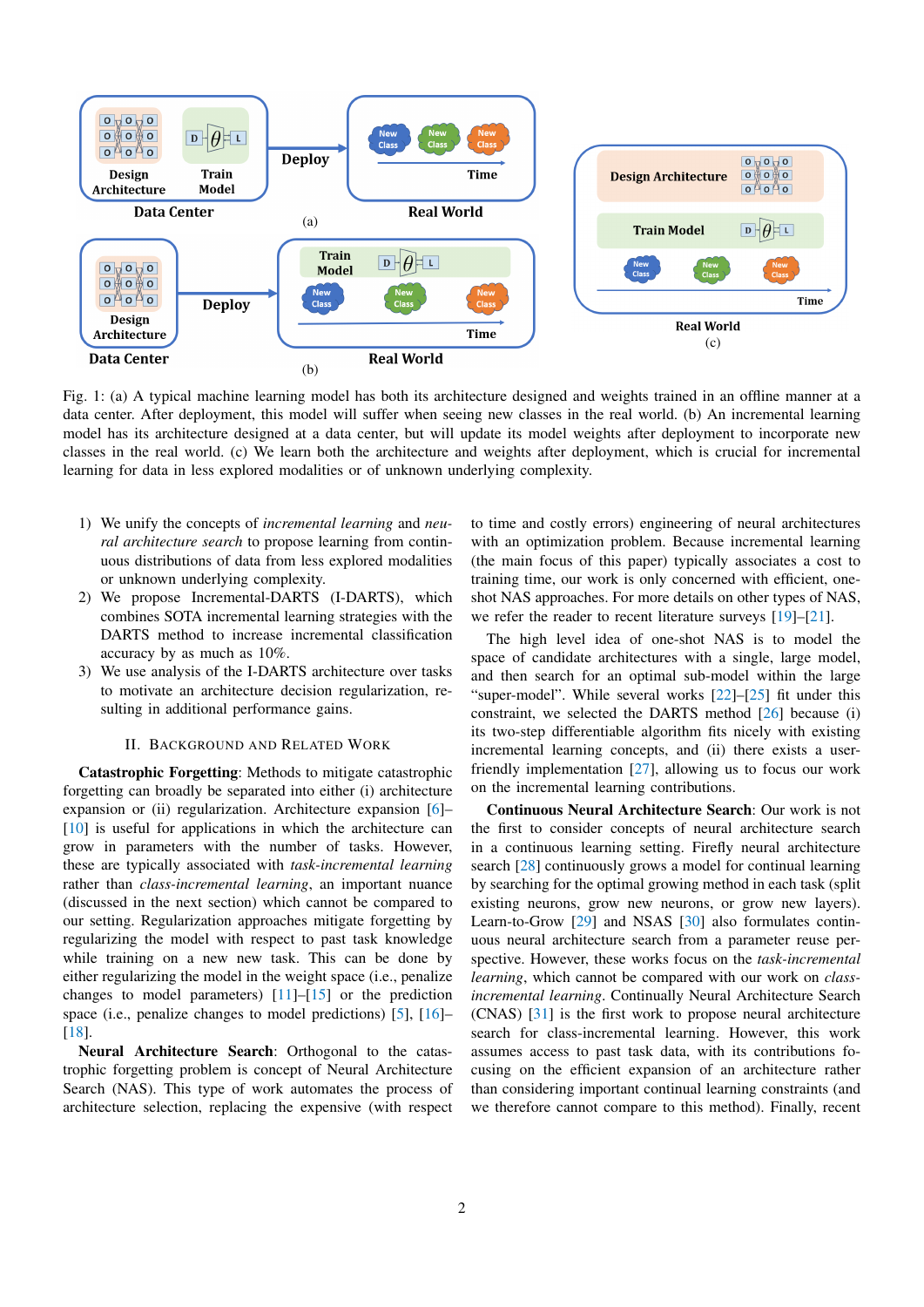work on neural architecture search of deep priors [\[32\]](#page-7-15) has invoking findings on learning a deep prior on which to train a linear classifier without forgetting, but the problem setting assumes training on classes from a similar distribution from the target distribution (which we strongly do *not* assume, given our work is designed specifically for the case of unknown data complexities). *Importantly, none of the discussed works unify the typical incremental learning setting with NAS, a key contribution of our work.*

# III. PRELIMINARIES

In incremental learning, we show a model labeled data corresponding to M semantic object classes  $c_1, c_2, \ldots, c_M$ over a series of  $N$  tasks corresponding to non-overlapping subsets of classes. We use the notation  $\mathcal{T}_n$  to denote the set of classes introduced in task n, with  $|\mathcal{T}_n|$  denoting the number of object classes in task  $n$ . To describe our inference model, we denote  $\theta_{k,n}$  as the model  $\theta$  at time k that has been trained with the classes from task n. For example,  $\theta_{n,1:n}$  refers to the model trained during task  $n$  and its logits associated with all tasks up to and including class  $n$ . We drop the second index when describing the model trained during task  $n$  with all logits (for example,  $\theta_n$ ).

In this setting, each class appears in only a single task, and the goal is to incrementally learn to classify new object classes as they are introduced while retaining performance on previously learned classes. The incremental learning setting is challenging because no task indexes are provided to the learner during inference and the learner must support classification across all classes seen up to task  $n$  [\[33\]](#page-7-16). Incremental learning, sometimes referred to as *class-incremental learning*, is more difficult than *task-incremental learning*, where the task indexes are given during both training and inference (which is an entirely different learning setting).

A key component of the incremental learning setting discussed in this work is that competitive methods must sample a small coreset of training data from past tasks [\[34\]](#page-7-17)–[\[46\]](#page-7-18). We denote this coreset as  $\mathcal{X}_{core}$ , and it will be replayed in future tasks  $\mathcal{T}_n$  along with the corresponding training data, denoted as  $\mathcal{X}_n$ .

## IV. A STRONG BASELINE FOR INCREMENTAL LEARNING

In this section, we first review the pertinent details of the neural architecture approach, DARTS. As discussed in the previous section, we chose to build our method using the DARTS approach due to its differentiability and ease of implementation. We then describe how we integrate incremental learning strategies into DARTS to create our Incremental-DARTS baseline approach.

## *A. Differentiable Architecture Search (DARTS)*

The goal of DARTS [\[26\]](#page-7-9) is to find an optimal neural architecture given a "super-model" of candidate operations. Specifically, we consider a set of candidate operations  $\mathcal O$ (e.g., convolution, pooling, identity, *zero*) as our super-model. These operations can be considered as nodes in a directed acyclic graph. At each node, we refer to the intermediate representation as  $x^{(i)}$ , with each directed edge  $(i, j)$  being associated with some operation  $o^{(i,j)}$  from  $\mathcal{O}$ . The goal of DARTS is select which operations  $o^{(i,j)}$  at each  $(i, j)$  should be used for optimal model performance.

In DARTS, we model the operation at each node as a mixture of the candidate operations at that node. That is,  $x^{(i)}$  is transformed in the super-model at each  $(i, j)$  by a weighted sum of each  $o^{(i,j)}$  transformation. The mixture weights at node  $(i, j)$  are parameterized with a vector  $\alpha^{(i,j)}$ of dimension  $|O|$ . With this formulation, we can now solve a bilevel optimization which iterates optimizing *architecture weights* w (which parameterize the candidate operations) with respect to training data and the *mixture weights* α (which parameterize the weighting of the candidate operations) with respect to holdout data. Formally, we have:

$$
\min_{\alpha} \mathcal{L}_{val}(w^*(\alpha), \alpha)
$$
  
s.t.  $w^*(\alpha) = \underset{w}{\operatorname{argmin}} \mathcal{L}_{\operatorname{train}}(w, \alpha)$  (1)

<span id="page-2-0"></span>At the end of this training, we can then infer a discrete architecture using the argmax of the  $\alpha$  (i.e., only the  $o^{(i,j)}$  at each  $(i, j)$  with the highest corresponding  $\alpha^{(i,j)}$  is retained). Finally, we retrain the inferred architecture using the combined training and holdout data.

To be consistent with our notation described in the previous section, we will simply refer to model optimization in the rest of this paper as optimizing with respect to  $\theta_n$ . If we optimize with respect to  $\theta_n$  during the bilevel optimization stage of our approach, we will specifically update both architecture weights w and mixture weights  $\alpha$ . Otherwise, we will only be updating architecture weights  $w$  of the inferred neural architecture.

#### *B. Incremental DARTS (I-DARTS)*

An intuitive approach for an incremental variant of DARTS might be to simply run the DARTS algorithm including a coreset of exemplar data for replay. However, this would not take advantage of the numerous advancements in incremental learning which far exceed simple replay data. Here, we propose a strong incremental learning variant of DARTS, referred to as I-DARTS.

We first address catastrophic forgetting with a prediction space regularization, which encourages the model to learn the classes of task  $\mathcal{T}_n$  without unlearning the representation of classes of tasks  $\mathcal{T}_1 \cdots \mathcal{T}_{n-1}$ . We observe here that we incorporate prediction space regularization over model space regularization because the former has been found to perform better for class-incremental learning [\[47\]](#page-7-19), [\[48\]](#page-7-20).

Specifically, in task  $\mathcal{T}_n$  we include a *knowledge distillation* (KD) loss [\[18\]](#page-7-4) over all data  $\mathcal{X}_{core} \cup \mathcal{X}_n$ , which forces  $\theta_n$  to learn  $\mathcal{T}_n$  with minimal degradation to  $\mathcal{T}_1 \cdots \mathcal{T}_{n-1}$  knowledge. Denoting  $p_{\theta_n}(x)$  as the predicted class distribution produced by model  $\theta_n$  for some input x, we replace the loss  $\mathcal L$  in Eq.[\(1\)](#page-2-0) to instead minimize:

<span id="page-2-1"></span>
$$
\min_{\theta_n} \mathcal{L}_{CE} \left( p_{\theta_{n,1:n}}(x), y \right) + \mu \mathcal{L}_{KD}(x, \theta_n, \theta_{n-1}) \tag{2}
$$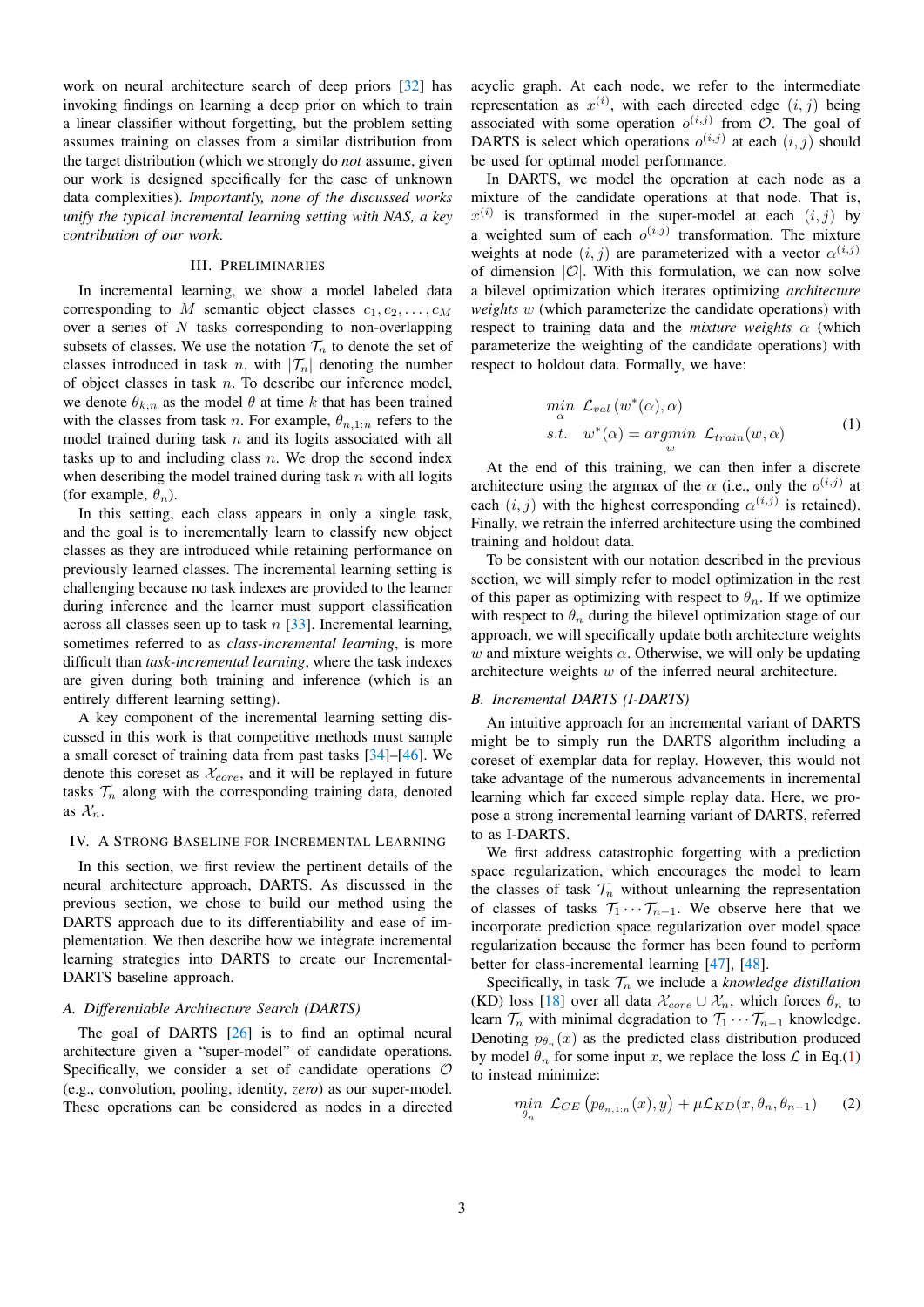<span id="page-3-1"></span>

Fig. 2: Incremental DARTS (I-DARTS). At each task, we first train our super-model using the bilevel DARTS optimization of Eq. [\(1\)](#page-2-0) using the loss functions given in Eq. [\(2\)](#page-2-1) (or Eq. [\(5\)](#page-3-0) for I-DARTS\*). We then infer our optimal neural architecture, and retrain this architecture using all training and coreset data (D) with the same loss functions (L) as the previous step. Next, we apply a class-balancing fine-tuning stage to remove bias in the classification heads. Finally, we update our coreset to best represent the prior task training data. We move to the next task, and repeat this cycle until all tasks have been visited.

where  $\theta_{n-1}$  is a frozen copy of  $\theta$  from the end of task  $\mathcal{T}_{n-1}$ ,  $\mathcal{L}_{CE}$  is standard cross entropy loss using labels y,  $\mu$ is a scalar hyperparameter which weights the contribution of regularization penalty, and  $\mathcal{L}_{KD}$  is our knowledge distillation regularization given as the KL divergence between two predictions:

$$
\mathcal{L}_{KD}(x, \theta_n, \theta_{n-1}) = KL(p_{\theta_{n-1,1:n-1}}(x)||p_{\theta_{n,1:n-1}}(x)) \quad (3)
$$

Rather than randomly sampling data for replay, we use a *herding selection* [\[49\]](#page-7-21), which has been found to boost performance for incremental learning [\[5\]](#page-6-4). At a high level, this strategy encourages replay data sampled *for each class* to well resemble the feature distribution of training data in that class. We also include a class-balanced fine-tuning stage [\[5\]](#page-6-4) in our approach to deal with the class-bias balancing issue in incremental learning (a commonly studied problem where models are biased towards current task classes). This stage simply involves fine-tuning the classification heads using only the coreset data (which is balanced by class). The final I-DARTS approach is visualized in Figure [2.](#page-3-1)

## V. ALPHA ANALYSIS AND REGULARIZATION

When analyzing the distribution of the  $\alpha^{(i,j)}$  in our I-DARTS method, we made an interesting discovery. We found the  $\alpha^{(i,j)}$  tend to increase after each task, which prevents useful learning in future tasks if the  $\alpha^{(i,j)}$  are already converged to high values. We visualize this in Figure [3,](#page-4-0) showing that when training I-DARTS on two tasks of the ten task incremental CIFAR-100 benchmark, the distribution of  $\alpha^{(i,j)}$  after training task 2 is of a very distinctly different distribution compared to after task 1. Because we can consider the model after task 1 to be a typical offline DARTS solution, the sharp distinction between (a) and (b) in Figure [3](#page-4-0) is alarming.

Using this finding, we propose to add an additional regularization to our learning objective to reduce this behavior in the  $\alpha^{(i,j)}$  distribution. Our intuition is that  $\alpha^{(i,j)}$  should be able to update in the future incremental learning tasks, and we therefore need to prevent over-fitting in the current task. We realize this intuition by adding an L2 distance regularization penalty on the  $\alpha^{(i,j)}$ . Specifically, we add the following regularization penalty:

$$
\mathcal{L}_{reg,\alpha}(\theta_n) = \sqrt{\sum_{i,j \in \theta_n} (\alpha^{(i,j)})^2}
$$
 (4)

With this added loss function, we see in (c) and (d) of Figure [3](#page-4-0) that the distribution of  $\alpha^{(i,j)}$  after task 2 is much closer to the distribution after task 1. We are now more confident that our super-model is learning *stable*  $\alpha^{(i,j)}$  over incremental tasks, which is reflected in our final results. We refer to I-DARTS with this regularization as I-DARTS\*, with the following formal objective:

<span id="page-3-0"></span>
$$
\min_{\theta_n} \mathcal{L}_{CE} \left( p_{\theta_{n,1:n}}(x), y \right) + \mu \mathcal{L}_{KD}(x, \theta_n, \theta_{n-1}) + \lambda \mathcal{L}_{reg,\alpha}(\theta_n) \tag{5}
$$

where  $\lambda$  is a scalar hyperparameter which weights the contribution of  $(L)_{reg,\alpha}$ .

#### VI. EXPERIMENTS

We evaluate I-DARTS and I-DARTS\* for an RF signal incremental classification benchmark and two incremental image classification benchmarks. We compare to several recent state-of-the-art approaches: elastic-weight consolidation (EWC) [\[13\]](#page-7-22), learning without forgetting (LwF) [\[18\]](#page-7-4), and endto-end incremental learning (E2E) [\[5\]](#page-6-4). We also compare to a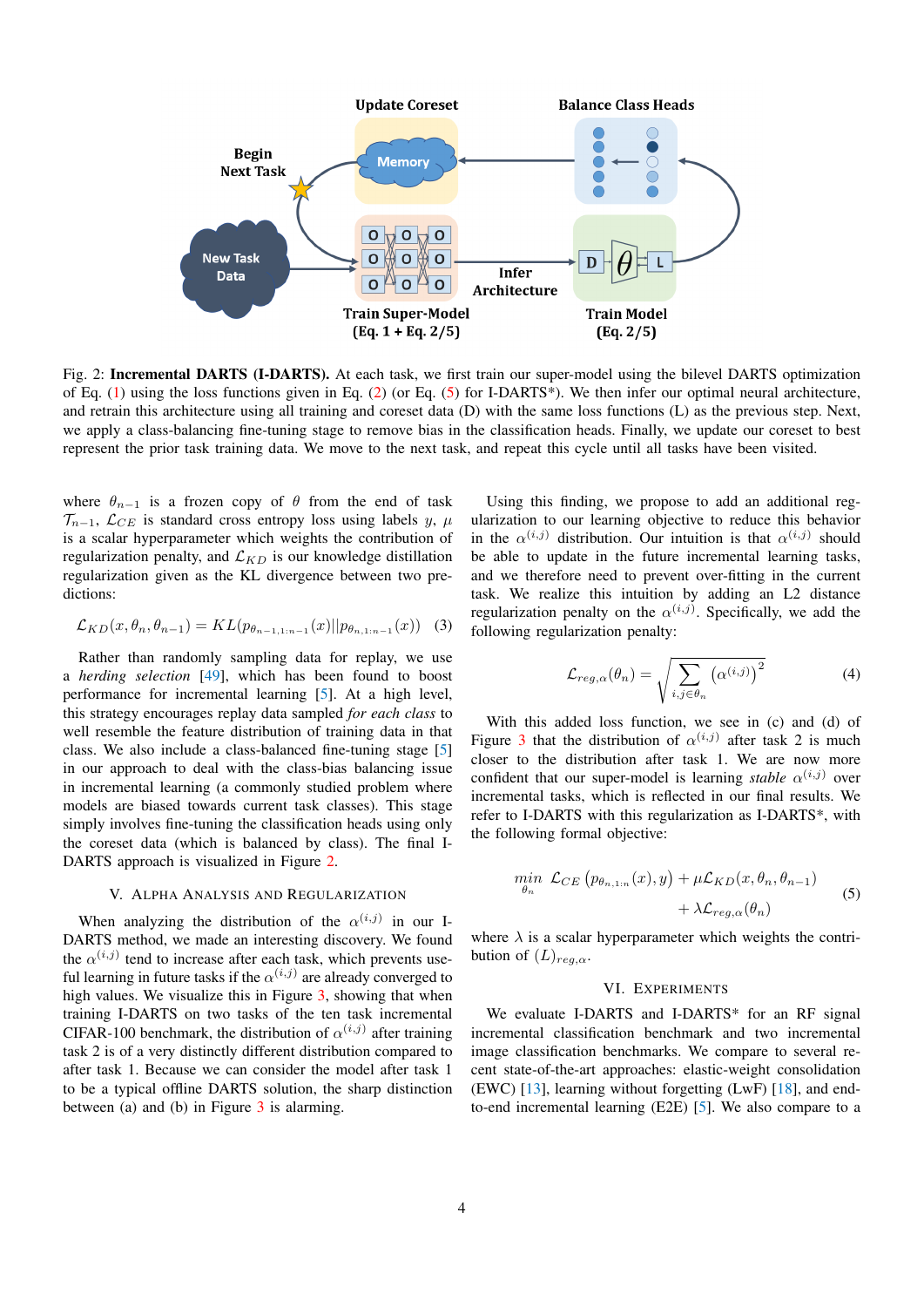<span id="page-4-0"></span>

Fig. 3: Distribution of  $\alpha^{(i,j)}$  on ten task CIFAR-100 for (a) I-DARTS after training on task 1, (b) I-DARTS after training on task 2, (c) I-DARTS\* after training on task 1, (d) I-DARTS\* after training on task 2. Importantly, the distribution in (b) has changed rapidly from (a). We address this concern with an  $\alpha$  regularization, and demonstrate that (d) is now much closer to (c).

model trained with no incremental learning strategy (denoted as "naive") and simple data replay (denoted as "replay").

We emphasize that the impact of this work is not to incrementally push the state-of-the-art performance for a wellstudied problem (such as incremental image classification), but rather to demonstrate that *we can incrementally learn in applications where we must also simultaneously learn our architecture*. Thus, we benchmark with the *RF classification dataset* to demonstrate the *large performance gains that can be achieved on understudied modalities or datasets*. We then benchmark with common *image classification datasets* to demonstrate that our method is *comparable to state-of-the-art methods which use a highly developed architecture*.

Candidate Operations: Following the original DARTS work, we include the following candidate operations in  $\mathcal{O}: 3 \times 3$  and  $5 \times 5$  separable convolutions,  $3 \times 3$  and  $5 \times 5$  dilated separable convolutions,  $3 \times 3$  max pooling,  $3 \times 3$  average pooling, identity, and *zero*. For the RF signal classification dataset, we replace the 2d convolutions in the DARTS operations with 1d convolution operations.

Evaluation Metrics: Following prior works, we evaluate methods in the class-incremental learning setting using: (I) final performance, or the performance with respect to all past classes after having seen all N tasks (referred to as  $A_{N,1:N}$ ); (II) maximum model parameters, or the maximum model parameters at any given time (important for DARTS); (III) final model parameters, or the model parameters of the final inferred architecture; and (IV) the training time given in GPU days. We use index  $k$  to index tasks through time and index  $n$ to index tasks with respect to test/validation data (for example,  $A_{k,n}$  describes the accuracy of our model after task k on task  $n$  data). Specifically:

$$
A_{k,n} = \frac{1}{|\mathcal{D}_n^{test}|} \sum_{(x,y)\in \mathcal{D}_n^{test}} \mathbf{1}(\hat{y}(x,\theta_{k,n}) = y \mid \hat{y} \in \mathcal{T}_n)
$$
 (6)

For the final task accuracy in our results, we will denote  $A_{N,1:N}$  as simply  $A_N$ .

Additional Experiment Details: We augment image training data using standard augmentations such as random horizontal flips and crops. Our results were generated using 2080 Ti GPUs. In implementing our experiments, we leveraged both the Microsoft nni [\[27\]](#page-7-10) package for DARTS [\[26\]](#page-7-9) the Avalanche [\[50\]](#page-7-23) continual learning library for incremental learning benchmarks.

We tuned hyperparameters using a grid search. The hyperparameters were tuned using k-fold cross validation with three folds of the training data on only half of the tasks. We do not tune hyperparameters on the full task set because tuning hyperparameters with hold out data from all tasks may violate the principle of continual learning that states each task in visited only once [\[51\]](#page-7-24). The results reported are on testing splits (defined in the dataset).

## *A. I-DARTS is SOTA for RF signal classification*

Our first benchmark is four-task incremental learning on the RADIOML 2018.01a DEEPSIG dataset [\[4\]](#page-6-3) for RF signal classification. The DEEPSIG dataset includes 2 million examples, each 1024 samples long, which have been modulated by 24 digital and analog modulation types, and the classification task is to predict which of the 24 modulation types was used for each signal. This benchmark exemplifies the key contribution of our work because there is no clear neural architecture to apply on this dataset.

We borrowed the RF ResNet [\[2\]](#page-6-1) network introduced in the original DEEPSIG work [\[4\]](#page-6-3). This model contains 6 Residual stacks followed by three fully connected layers. We also tested the second architecture listed in the work, but do not report results given they far under-perform the ResNet variant. For the RADIOML 2018.01a DEEPSIG dataset [\[4\]](#page-6-3), we created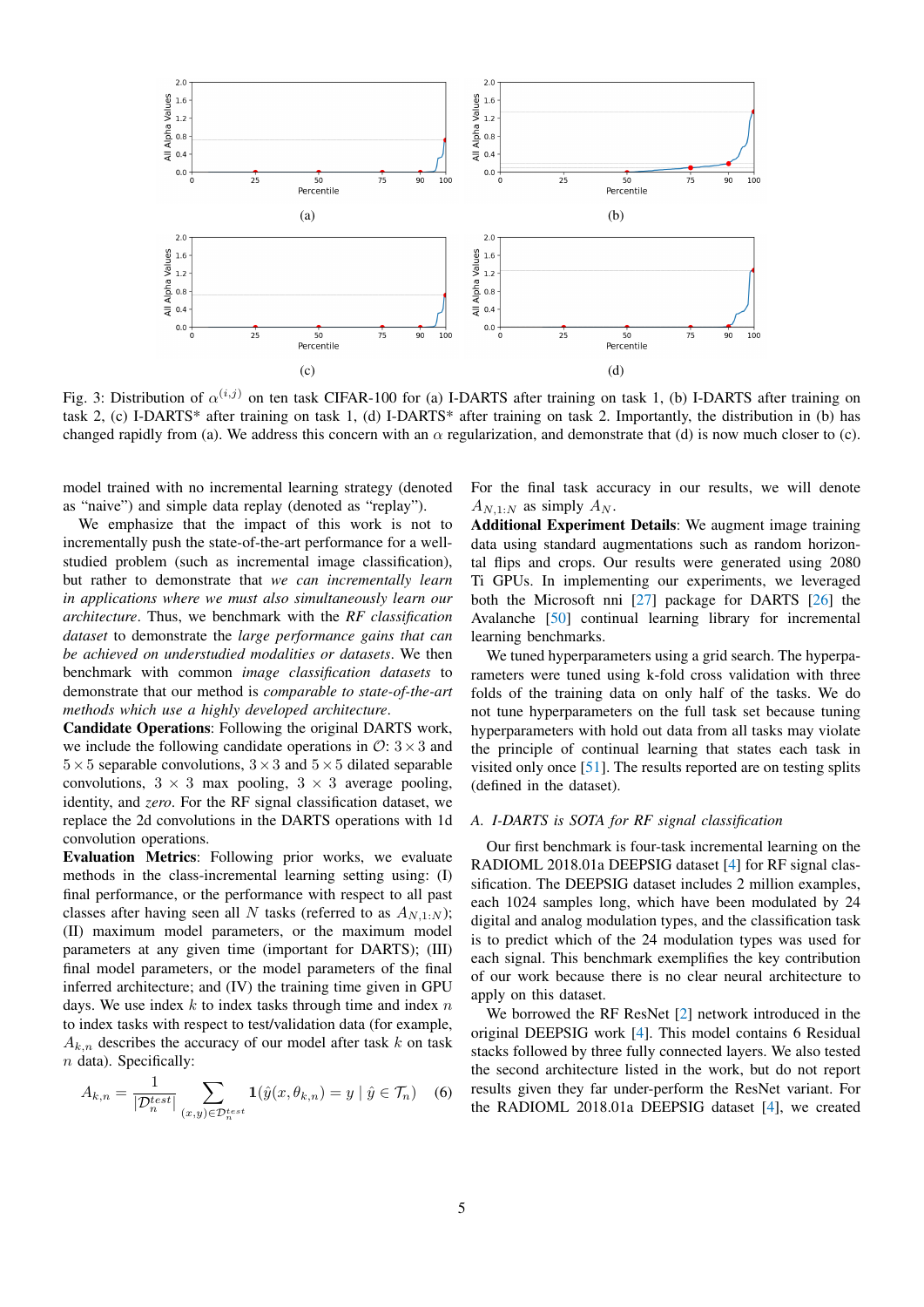| Method                 | Replay          | $A_N$ (%, $\uparrow$ ) | Max Model<br>Params $(\downarrow)$ | Final Model<br>Params $( \downarrow )$ | GPU Days $(\downarrow)$ |
|------------------------|-----------------|------------------------|------------------------------------|----------------------------------------|-------------------------|
| <b>I-DARTS</b>         | 1e <sub>3</sub> | $56.3 \pm 0.0$         | 2.5e5                              | $5.7e4 \pm 4.6e3$                      | 3.0                     |
| I-DARTS*               | 1e <sub>3</sub> | $57.3 \pm 0.2$         | 2.5e5                              | $5.8e4 \pm 4.7e3$                      | 3.0                     |
| Remove Class Balancing | 1e <sub>3</sub> | $53.2 + 0.8$           | 2.5e5                              | $5.3e4 + 2.7e2$                        | 3.0                     |
| Remove KD              | 1e <sub>3</sub> | $56.1 \pm 0.0$         | 2.5e5                              | $4.8e4 \pm 5.3e3$                      | 2.5                     |
| Remove All (DARTS)     | 1e <sub>3</sub> | $55.0 \pm 0.0$         | 2.5e5                              | $5.6e4 \pm 2.0e3$                      | 2.5                     |

<span id="page-5-0"></span>TABLE I: Ablation results for class-incremental learning on four-task Deepsig. Results are reported as an average of 2 runs. A coreset of 1000 samples is leveraged for each method.

<span id="page-5-1"></span>TABLE II: Results for class-incremental learning on four-task Deepsig. Results are reported as an average of 2 runs. A coreset of 1000 samples is leveraged for each replay-based method.

| Method           | Replay          | $A_N(\%,\uparrow)$ | Max Model<br>Params $(\downarrow)$ | Final Model<br>Params $(\downarrow)$ | GPU Days $(\downarrow)$ |
|------------------|-----------------|--------------------|------------------------------------|--------------------------------------|-------------------------|
| Naive            | $\Omega$        | $18.5 + 0.5$       | 1.7e5                              | 1.7e5                                | $4.6e-1$                |
| EWC              | 0               | $18.3 \pm 0.0$     | 1.7e5                              | 1.7e5                                | $4.9e-1$                |
| LWF              | 0               | $24.4 + 1.6$       | 1.7e5                              | 1.7e5                                | $4.9e - 1$              |
| Replay           | 1e3             | $44.1 + 0.7$       | 1.7e5                              | 1.7e5                                | $4.7e - 1$              |
| E <sub>2</sub> E | 1e <sub>3</sub> | $47.3 \pm 0.6$     | 1.7e5                              | 1.7e5                                | $5.4e - 1$              |
| <b>DARTS</b>     | 1e <sub>3</sub> | $55.0 \pm 0.0$     | 2.5e5                              | $5.6e4 \pm 2.0e3$                    | 2.5                     |
| <b>I-DARTS</b>   | 1e <sub>3</sub> | $56.3 \pm 0.0$     | 2.5e5                              | $5.7e4 \pm 4.6e3$                    | 3.0                     |
| I-DARTS*         | 1e3             | $57.3 + 0.2$       | 2.5e5                              | $5.8e4 \pm 4.7e3$                    | 3.0                     |

<span id="page-5-2"></span>TABLE III: Ablation results for class-incremental learning on ten-task CIFAR-100. Results are reported as an average of 2 runs. A coreset of 2000 images is leveraged for each method.

| Method                 | Replay          | $A_N$ (%, $\uparrow$ ) | Max Model<br>Params $( \downarrow )$ | Final Model<br>Params $(\downarrow)$ | GPU Days $(\downarrow)$ |
|------------------------|-----------------|------------------------|--------------------------------------|--------------------------------------|-------------------------|
| <b>I-DARTS</b>         | 2e <sub>3</sub> | $37.2 + 0.1$           | 2.0e6                                | $5.3e5 + 1.4e4$                      | 6.4                     |
| I-DARTS*               | 2e <sub>3</sub> | $37.7 \pm 0.1$         | 2.0e6                                | $4.8e5 \pm 1.3e4$                    | 6.6                     |
| Remove Class Balancing | 2e <sub>3</sub> | $36.7 + 0.4$           | 2.0e6                                | $5.0e5 + 5.7e4$                      | 5.1                     |
| Remove KD              | 2e <sub>3</sub> | $29.8 + 6.1$           | 2.0e6                                | $4.5e5 \pm 9.0e3$                    | 5.1                     |
| Remove All (DARTS)     | 2e <sub>3</sub> | $33.4 \pm 0.9$         | 2.0e6                                | $4.5e5 \pm 1.3e4$                    | 3.9                     |

<span id="page-5-3"></span>TABLE IV: Results for class-incremental learning on five-task CIFAR-10. Results are reported as an average of 2 runs. A coreset of 1000 images is leveraged for each replay-based method.

| Method           | Replay          | $A_N$ (%, $\uparrow$ ) | Max Model<br>Params $( \downarrow )$ | Final Model<br>Params $(\downarrow)$ | GPU Days $(\downarrow)$ |
|------------------|-----------------|------------------------|--------------------------------------|--------------------------------------|-------------------------|
| Naive            | 0               | $19.7 \pm 0.0$         | 2.7e5                                | 2.7e5                                | $3.6e - 1$              |
| EWC              | $\Omega$        | $19.6 + 0.0$           | 2.7e5                                | 2.7e5                                | $4.5e - 1$              |
| LWF              | $\Omega$        | $22.0 + 0.5$           | 2.7e5                                | 2.7e5                                | $4.2e-1$                |
| Replay           | 1e <sub>3</sub> | $60.8 \pm 0.8$         | 2.7e5                                | 2.7e5                                | $3.9e - 1$              |
| E <sub>2</sub> E | 1e <sub>3</sub> | $73.5 + 0.8$           | 2.7e5                                | 2.7e5                                | $5.0e-1$                |
| <b>DARTS</b>     | 1e <sub>3</sub> | $64.6 + 0.1$           | 1.95e6                               | $3.1e5 \pm 3.1e3$                    | 3.9                     |
| <b>I-DARTS</b>   | 1e <sub>3</sub> | $71.3 + 0.1$           | 1.95e6                               | $3.8e5 \pm 3.2e3$                    | 4.9                     |
| I-DARTS*         | 1e <sub>3</sub> | $70.6 \pm 5.0$         | 1.95e6                               | $4.0e5 \pm 3.5e3$                    | 4.3                     |
|                  |                 |                        |                                      |                                      |                         |

<span id="page-5-4"></span>TABLE V: Results for class-incremental learning on ten-task CIFAR-100. Results are reported as an average of 2 runs. A coreset of 2000 images is leveraged for each replay-based method.

| Method           | Replay          | $A_N$ (%, $\uparrow$ ) | Max Model<br>Params $(\downarrow)$ | Final Model<br>Params $(\downarrow)$ | GPU Days $(\downarrow)$ |
|------------------|-----------------|------------------------|------------------------------------|--------------------------------------|-------------------------|
| Naive            | $\Omega$        | $8.9 + 0.0$            | 2.8e5                              | 2.8e5                                | $2.9e-1$                |
| <b>EWC</b>       | $\Omega$        | $9.0 \pm 0.0$          | 2.8e5                              | 2.8e5                                | $3.7e - 1$              |
| LWF              | $\Omega$        | $16.7 + 0.1$           | 2.8e5                              | 2.8e5                                | $3.4e - 1$              |
| Replay           | 2e <sub>3</sub> | $36.2 \pm 0.2$         | 2.8e5                              | 2.8e5                                | $3.7e - 1$              |
| E <sub>2</sub> E | 2e <sub>3</sub> | $41.9 + 0.6$           | 2.8e5                              | 2.8e5                                | $5.3e - 1$              |
| <b>DARTS</b>     | 2e <sub>3</sub> | $33.4 + 0.9$           | 2.0e6                              | $4.5e5 \pm 1.3e4$                    | 3.9                     |
| <b>I-DARTS</b>   | 2e <sub>3</sub> | $37.2 + 0.1$           | 2.0e6                              | $5.3e5 + 1.4e4$                      | 6.4                     |
| I-DARTS*         | 2e <sub>3</sub> | $37.7 \pm 0.1$         | 2.0e6                              | $4.8e5 \pm 1.3e4$                    | 6.6                     |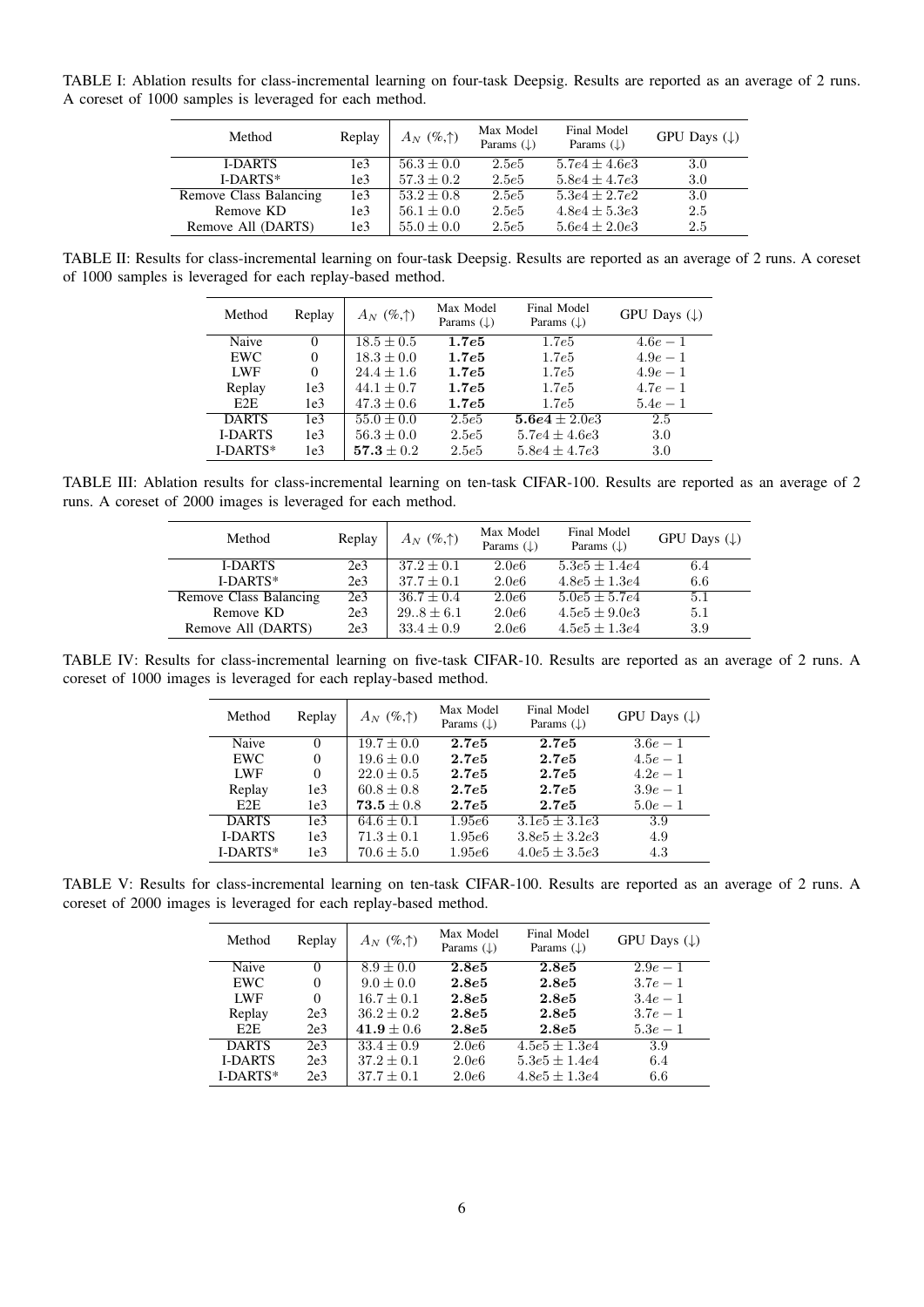incremental learning tasks by allocating modulation types such that similar modulation types appeared in the same task. The motivation behind this is to make the tasks more "realistic". We reemphasize that this benchmark exemplifies the key contribution of our work because there is no clear neural architecture to apply on this dataset.

We train our super-model using the DARTS bi-level optimization for 50 epochs with the Adam optimzer and a learning rate of 0.05 for the architecture weights and 5e-3 for the  $\alpha$ weights. For the second training stage, we train for 125 epochs. The learning rate is set to 0.05 and is reduced by 10 after 50, 75, and 100 epochs. We use a weight decay of 0.0002 and batch size of 128. Using a simple grid search to find hyperparameters for Eq [\(5\)](#page-3-0), we found  $\mu$  to be 0.5 and  $\lambda$  to be 1e-3.

We first compare I-DARTS and I-DARTS\* to regular DARTS with stored replay data, as well as two additional ablations on our method, in Table [I.](#page-5-0) We see that each of our contributions incrementally improves the DARTS performance without sacrificing the number of model parameters or training time in GPU days.

In Table  $II$ , we compare out approach to several popular incremental learning methods (listed in the beginning of this section). We implemented all of these methods with the two different neural architectures from the original paper [\[4\]](#page-6-3), and only report the higher performing architecture, which is build on Residual blocks [\[2\]](#page-6-1). *We show here that our approach makes substantial improvements in accuracy over the existing methods, while having both a similar maximum number of architecture parameters and a smaller number of final model parameters*. We observe that this performance comes at a cost in GPU days, but we argue this is less important given that the significant engineering time likely went into designing the baseline model, which is not accounted for in our metrics.

#### *B. I-DARTS is near SOTA for image classification*

Next, we benchmark our method using the CIFAR-10 and CIFAR-100 datasets [\[52\]](#page-7-25) class-incremental learning benchmarks. These datasets contains 10/100 classes of 32x32x3 images, respectively. We only benchmark image classification on the two CIFAR benchmarks (and not the ImageNet benchmarks) because DARTS on ImagenNet [\[3\]](#page-6-2) is beyond our computational limits. Following prior work [\[53\]](#page-7-26), we train with a 32-layer ResNet [\[2\]](#page-6-1). We use the same training protocol from the RF classification experiments.

Similar to the RF classification experiments, we first compare I-DARTS and I-DARTS\* to regular DARTS with stored replay data, as well as two additional ablations on our method (given in Table  $III$ ). We again see that each of our contributions incrementally improves the DARTS performance without sacrificing the number of model parameters or training time in GPU days.

We see a different story in the results from Tables [IV](#page-5-3)[/V,](#page-5-4) which compares performance to the same incremental learning methods. We actually find that E2E [\[5\]](#page-6-4) achieves the highest performance, with I-DARTS\* closely behind. *Why does our* *method not improve CIFAR image classification?* We conjecture that there is actually a simple and intuitive explanation here. The ResNet [\[2\]](#page-6-1) architecture has been profoundly studied for this dataset, with the optimal architecture settings evolving over years of research. In fact, most of the incremental learning we list here were developed specifically for this architecture. Keeping this in mind, it makes sense that there is little to none performance gap to be closed with our incremental DARTS methods. *Rather, the story here is that our contributions improve DARTS in the incremental setting for this image classification dataset*.

### VII. CONCLUSIONS

We unify two concepts crucial for machine learning applications: *incremental learning* and *neural architecture search*. Our motivation is to build reliable models for applications which undergo *continuous domain shifts* in training data after deployment, while being flexible to handle data of *less explored modalities* or *unknown underlying complexity*. We start by proposing a baseline method, I-DARTS, which unifies concepts from (i) the one-shot NAS approach DARTS and (ii) state-of-the-art incremental learning methods. We analyze the performance of I-DARTS and use this to motivate regularization on the DARTS mixture weights, further boosting our performance. We demonstrate that I-DARTS achieves high performance gains on an RF classification task in which the existing neural architecture has not been highly engineered, while additionally demonstrating that we are highly competitive on state-of-the-art image classification tasks. The main takeaway from our work is that *our method can successfully learn both a neural architecture and architecture weights in simultaneous fashion, enabling new real-world application for machine learning models*.

#### ACKNOWLEDGEMENTS

This material is based upon work supported by DARPA under Contract No. N6523620C8020. Any opinions, findings, and conclusions or recommendations expressed in this material are those of the author(s) and do not necessarily reflect the views of the US government/ Department of Defense.

#### **REFERENCES**

- <span id="page-6-0"></span>[1] I. J. Goodfellow, M. Mirza, D. Xiao, A. Courville, and Y. Bengio, "An empirical investigation of catastrophic forgetting in gradient-based neural networks," *arXiv preprint arXiv:1312.6211*, 2013.
- <span id="page-6-1"></span>[2] K. He, X. Zhang, S. Ren, and J. Sun, "Deep residual learning for image recognition," in *Proceedings of the IEEE conference on computer vision and pattern recognition*, 2016, pp. 770–778.
- <span id="page-6-2"></span>[3] O. Russakovsky, J. Deng, H. Su, J. Krause, S. Satheesh, S. Ma, Z. Huang, A. Karpathy, A. Khosla, M. Bernstein *et al.*, "Imagenet large scale visual recognition challenge," *International journal of computer vision*, vol. 115, no. 3, pp. 211–252, 2015.
- <span id="page-6-3"></span>[4] T. J. O'Shea, T. Roy, and T. C. Clancy, "Over-the-air deep learning based radio signal classification," *IEEE Journal of Selected Topics in Signal Processing*, vol. 12, no. 1, pp. 168–179, 2018.
- <span id="page-6-4"></span>[5] F. M. Castro, M. J. Marín-Jiménez, N. Guil, C. Schmid, and K. Alahari, "End-to-end incremental learning," in *Proceedings of the European Conference on Computer Vision (ECCV)*, 2018, pp. 233–248.
- <span id="page-6-5"></span>[6] S. Ebrahimi, F. Meier, R. Calandra, T. Darrell, and M. Rohrbach, "Adversarial continual learning," *arXiv preprint arXiv:2003.09553*, 2020.